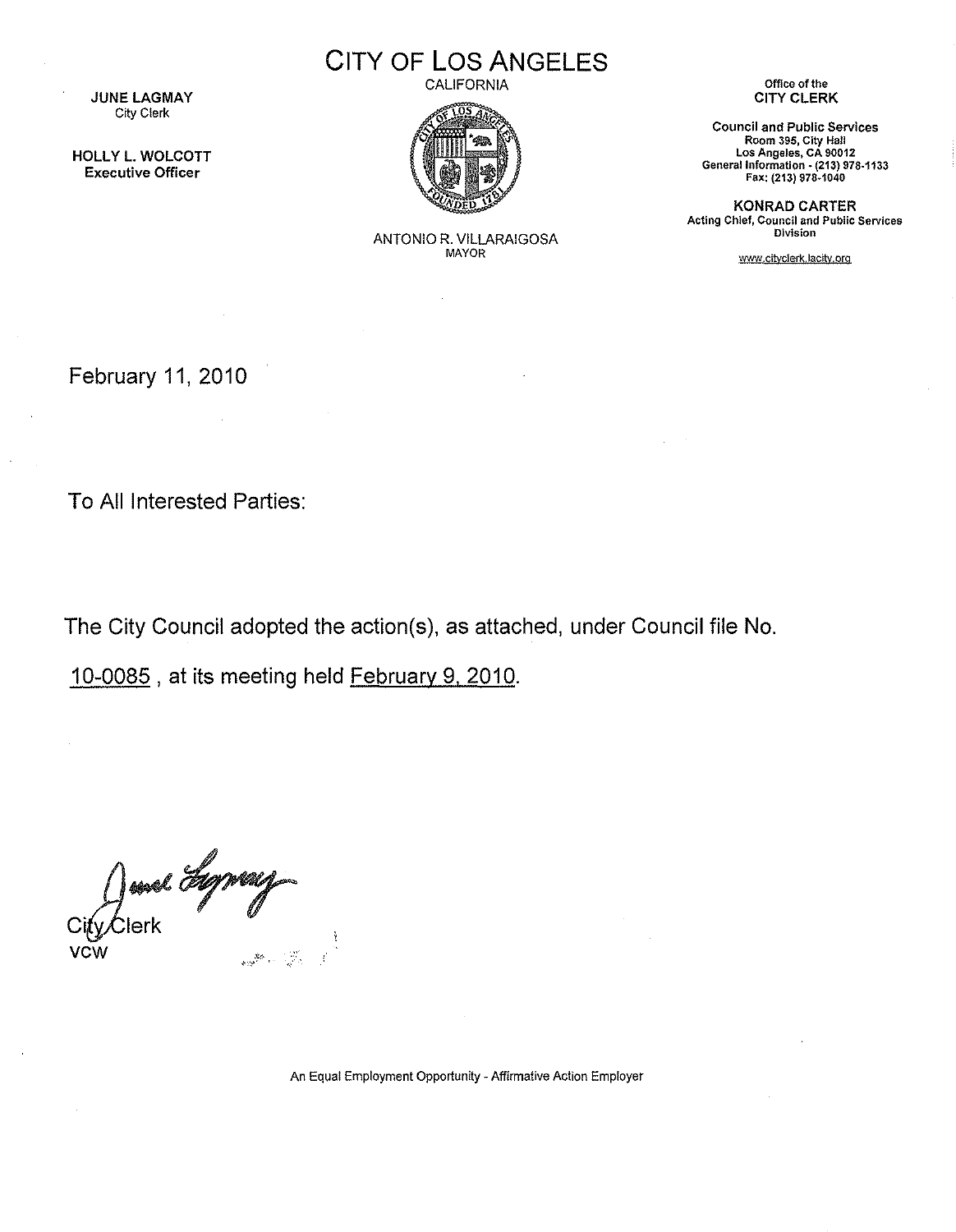## BUDGET & FINANCE

## **Motion**

Code enforcement, one of the main regulatory functions the City performs, is a core service provided to the people of Los Angeles. The provision of code enforcement is necessary to, among other things, preserve public safety, address visual blight, and eliminate nuisance uses. Code enforcement is largely performed by the Department of Building and Safety. When construction takes place without the benefit of permits, this not only circumvents the city's regulatory control but can also create dangerous conditions for future residents and customers of those illegal structures. With the City being so large and the large amount of development that takes place year-round, a robust code enforcement unit is necessary to ensure not only the quality of life in its neighborhoods but also to ensure economic stability and fairness.

Code enforcement, conducted by the Department of Building and Safety, is dependent on the General Fund. The taxpayers of Los Angeles are currently subsidjzing expensive enforcement actions against those individuals who ignore the City's regulations because, in large part, the penalties collected for noncompliance are inadequate to make the code enforcement program self-sustainable. In this time of unprecedented financial crisis, proper budgeting requires that penalties and fines be examined to retain and improve core services. Additionally, the City's ability to recover penalties on code enforcement actions is highly dependent upon the City Attorney using limited resources to pursue enforcement actions.

Within other jurisdictions, particularly the County of Los Angeles, administrative penalties are levied for code enforcement violations and do not require the filing of a civil action. This approach allows the County not only to recover the costs of its enforcement program through penalties, but allows County Counsel to concentrate on those unique cases that, due to their severity or complication, require a civil or criminal action to be filed.

Other jurisdictions also recover additional penalties when a code enforcement action results in an applicant obtaining a plarming or building permit after-the-fact. These situations result in additional time spent and expense from enforcement and permitting staff. These costs are often recovered in the form of penalties. The City of Malibu, for instance, charges double building permit fees and five-times the normal fee for planning permits obtained after-the-fact.

It should also be recognized that the City's regulatory powers enable it to levy penalties and fines as code enforcement tools to deter any violations of city regulations. However, these penalties and fines, to be effective, must be sufficiently severe to actually provide a deterrent effect. Certainly, repeat offenders should face very significant penalties.

The City of Los Angeles would be well served by updating and enhancing its code enforcement program and moving the cost of enforcement away from the taxpayer and assure that those costs are borne by the violators. While the Council has taken some steps to address this issue- including fee changes this year which, as noted in the Controller's recent audit, have assisted DBS in improving its code enforcement activities, more needs to be done. It is critical, moreover, that this expanded penalty program be in effect prior to the Council's adoption of a budget for 2010-2011. As we discussed at the Council's Planning and Land Use Management Committee earlier this fiscal year, we cannot go another year without reviewing our enfored ment structure and appropriately raising penalties for code violations and non-compliance.